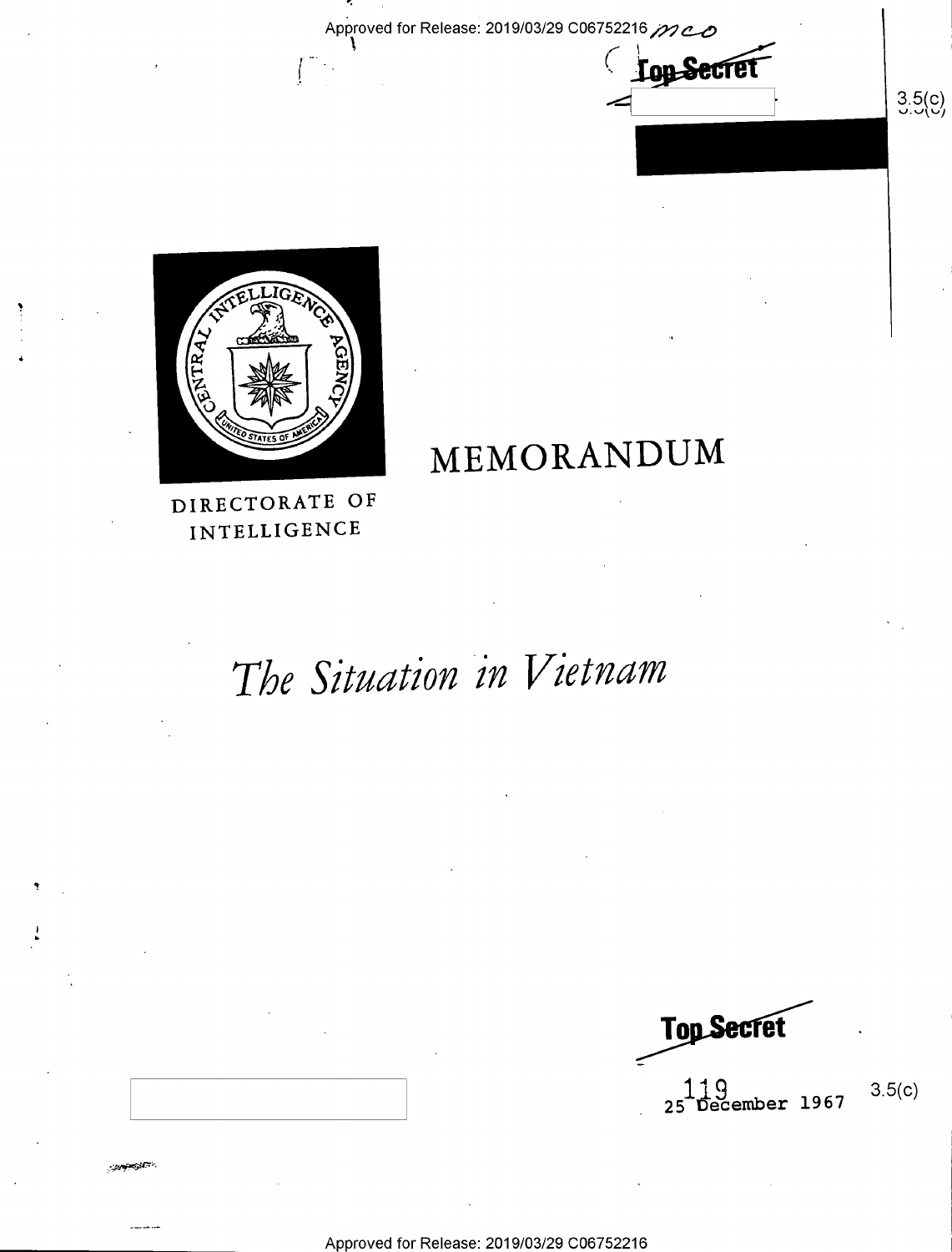၁.၁(၄) TOP-SECRET | | |

Information as of 1600 25 December 1967  $3.5(c)$ 

### HIGHLIGHTS

Allied ground and air operations have resumed in Vietnam following the Christmas military-standdown. Except for small-scale guerrilla activity, Communist forces generally respected the cease-fire while at the same time apparently repositioning and resupplying some regular units.' Political leaders in Saigon, meanwhile, appear to be increasingly disenchanted with President Thieu's conduct of the affairs of government. \_

I. Military Situation in South Vietnam: Allied forces have resumed military operations in Vietnam following the Christmas cease-fire (Para. 1). While at least 92 Communist truce violations were recorded during the allies 24-hour version of the cease-fire, no major attacks occurred, suggesting that Communist main force units were generally content to abide by the standdown while continuing to reposition troops for future offensives (Paras. 2-6).

II. Political Developments in South Vietnam: President Thieu's government appears to be under mounting criticism from political leaders in Saigon (Paras. 1-2). Thieu's inability to exert forceful leadership has adversely affected the performance of both\_the executive and.1egis1ative branches (Paras. 3-4). Vice President Ky is steering clear of the government and its problems (Para. 5). Thieu appears to be taking a relaxed attitude.toward the criticism (Para. 6). The strikes by Vietnamese workers against Pan American and Air America airlines are continuing (Para. 7). <sup>~</sup> '

III. Military Developments in North Vietnam: 3.3(h)(2) utiliéed the Christmas.holiday bombing standdown to  $the North Vietnamese may have$   $3.3(h)(2)$ 

 $3.5(c)$ 

i TOP SECRET ၁.၁(၄)

Approved for Release: 2019/03/29 C06752216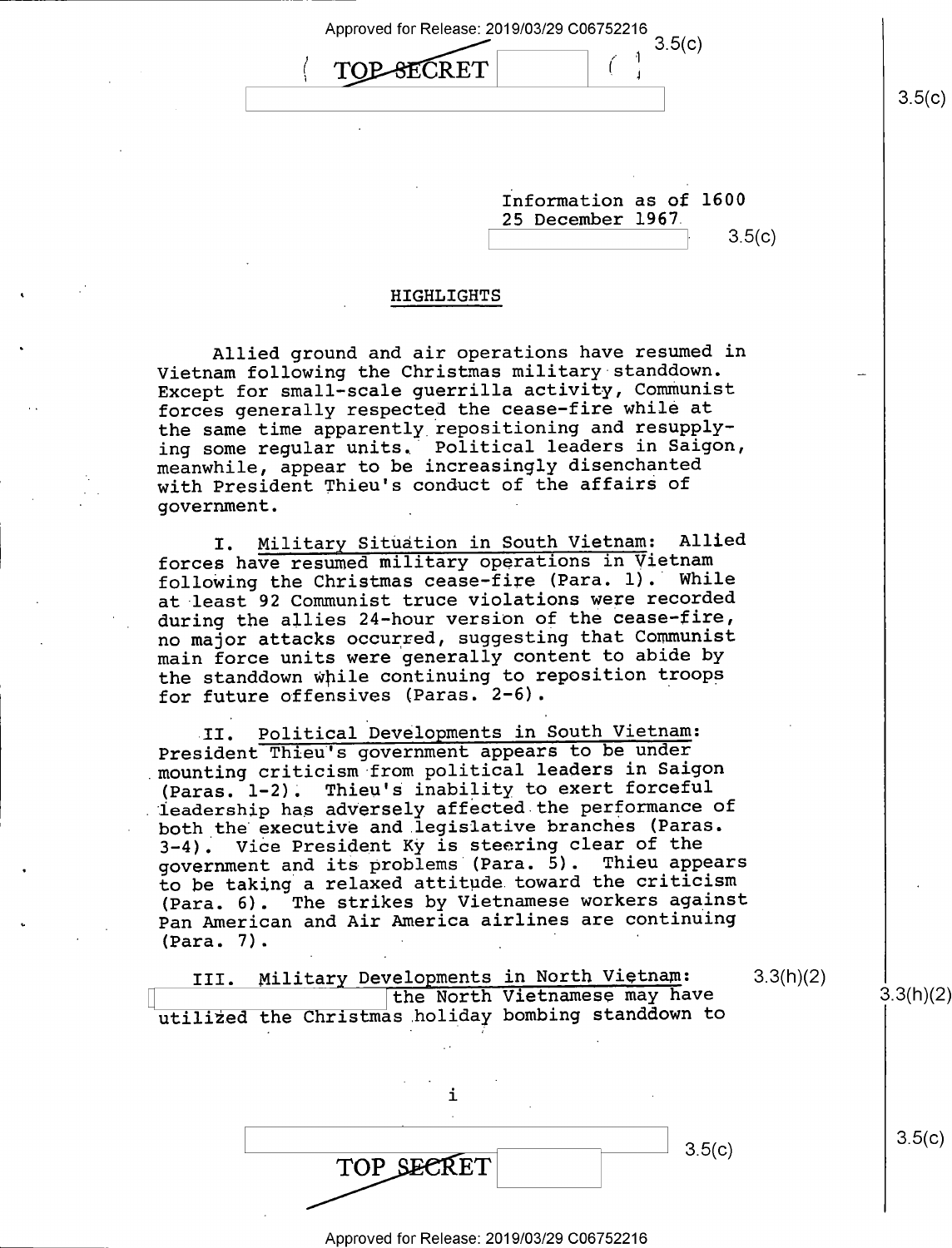Approved for Release: 2019/03/29 C06752216  $3.5(c)$ TOP SECRET  $\sqrt{3.5(c)}$ resupply and reinforce Communist forces in the south-ern DRV, the DMZ area, and in South Vietnam's two northernmost provinces (Para. l). . The contract of the contract of the contract of the contract of the contract of the contract of the contract of the contract of the contract of the contract of the contract of the contract of the contract of the contrac V. Communist Political Developments: There is nothing of significance to report. VI; Other Major Aspects: The motorable portion of Laotian Route ll0 has been extended eastward into South Vietnam. \(Paras. sgyhxz) l-3). 25 December 1967 ii  $3.5(c)$  $3.5(c)$ TOP SECRET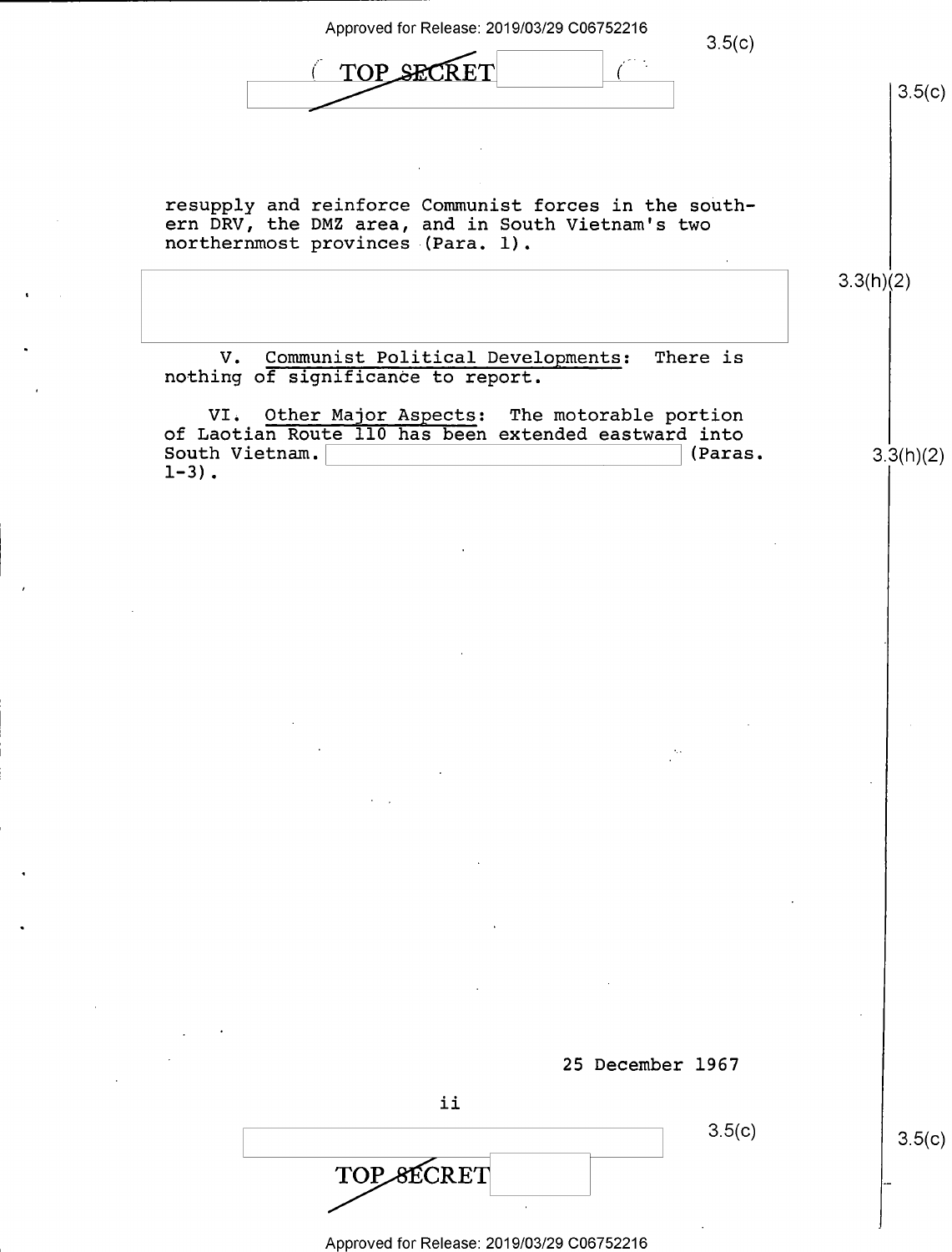Approved for Release: 2019/03/29 C06752216 35¢: ('roR§EGfi§;Tj (1

## MILITARY SITUATION IN SOUTH VIETNAM

 $\overline{\phantom{a}}$ 

l. Allied forces have resumed offensive ground and air operations against the Vietnamese Communists following the Christmas holiday truce.

ground fighting in the South to a virtual standstill, . 2. While the holiday cease—fire brought major preliminary reports from American officials in the field charge the Communists with at least 92 truce violations during the 24-hour pause (1800 24 December—l800 25 December-Saigon time) declared by the\_ allies. Twenty-nine of these violations are consid-<br>ered "major," in that they resulted in allied "major," in that they resulted in allied casualties. "  $\cdot$  .

3. Statistically, the great majority of the <sup>92</sup> Communist truce violations reported thus far occurred in South Vietnam's I and III Corps areas (36, includ ing 9 major ones in I Corps and 29, including l0 major violations in III Corps). Over-all allied casualties resulting from enemy-initiated contacts during the truce period included 2 killed (2 US), <sup>40</sup>wounded (23 US, l6 GVN, l ROK), and 3 missing (2 US, l GVN). Communist losses numbered 28 killed and four captured.

4. Most of the violations consisted of harassing fire against allied outposts and base camps or. were the product of Communist reactions to intensified allied ground and air reconnaissance activities. one case a US Marine observation plane was downed by ground fire in the Communist—infested A Shau Valley area of northwestern Thua Thien Province. No major enemy attacks occurred, however, suggesting that North Vietnamese Army and Viet Cong main force units \_ were generally content to abide by the standdown.

-5. Significant repositioning of major enemy units in southern I Corps, the DMZ area, and the western highlands continued to be reflected in SIGINT during the holiday period, suggesting possible impending Communist initiatives in these regions in

25 December 1967

\ \ TOP SECRET 3.5(c)

 $3.5(c)$ 

 $3.5(c)$ 

 $3.5(c)$ 

Approved for Release: 2019/03/29 C06752216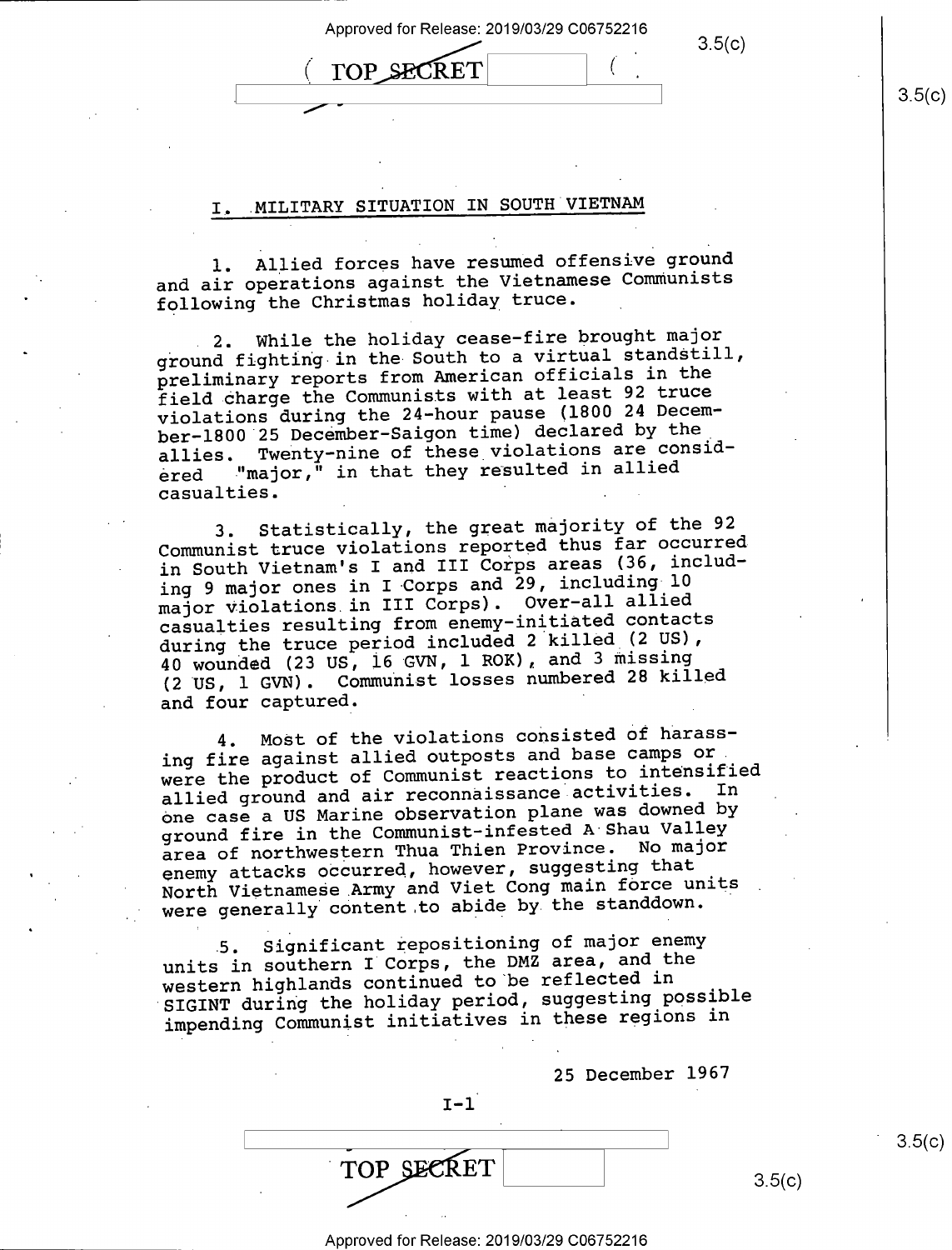$TOP$  SECRET  $\boxed{\qquad}$  (  $3.5(c)$ 

the near future. The most immediate threat would appearto be in the Quang Nam - Quang Tin Province<br>contract a contract in the prior buildup of area where SIGINT has evidenced a major buildup of enemy units. The 2nd NVA Division, main and provincial Viet Cong units subordinate to Military Region 5, and a new communications group tenuously associated with the 320th NVA Division--elements of which have been detected in southward deployment since early November--are involved.

6. The allies will observe a second 24-hour cease-fire on New Year's Day and a 48-hour standdown for Tet, the Vietnamese Lunar New Year, in late January and early February. The Viet Cong have announced a 72-hour pause for New Year's Day and a seven-day respite for Tet (27 January-3 February).

25 December 1967

 $I-2$ 

o - \ s.5(¢ TOP SECRET

 $3.5(c)$ 

Approved for Release: 2019/03/29 C06752216

 $\frac{1}{2}$   $\frac{3.5(6)}{2}$ 

R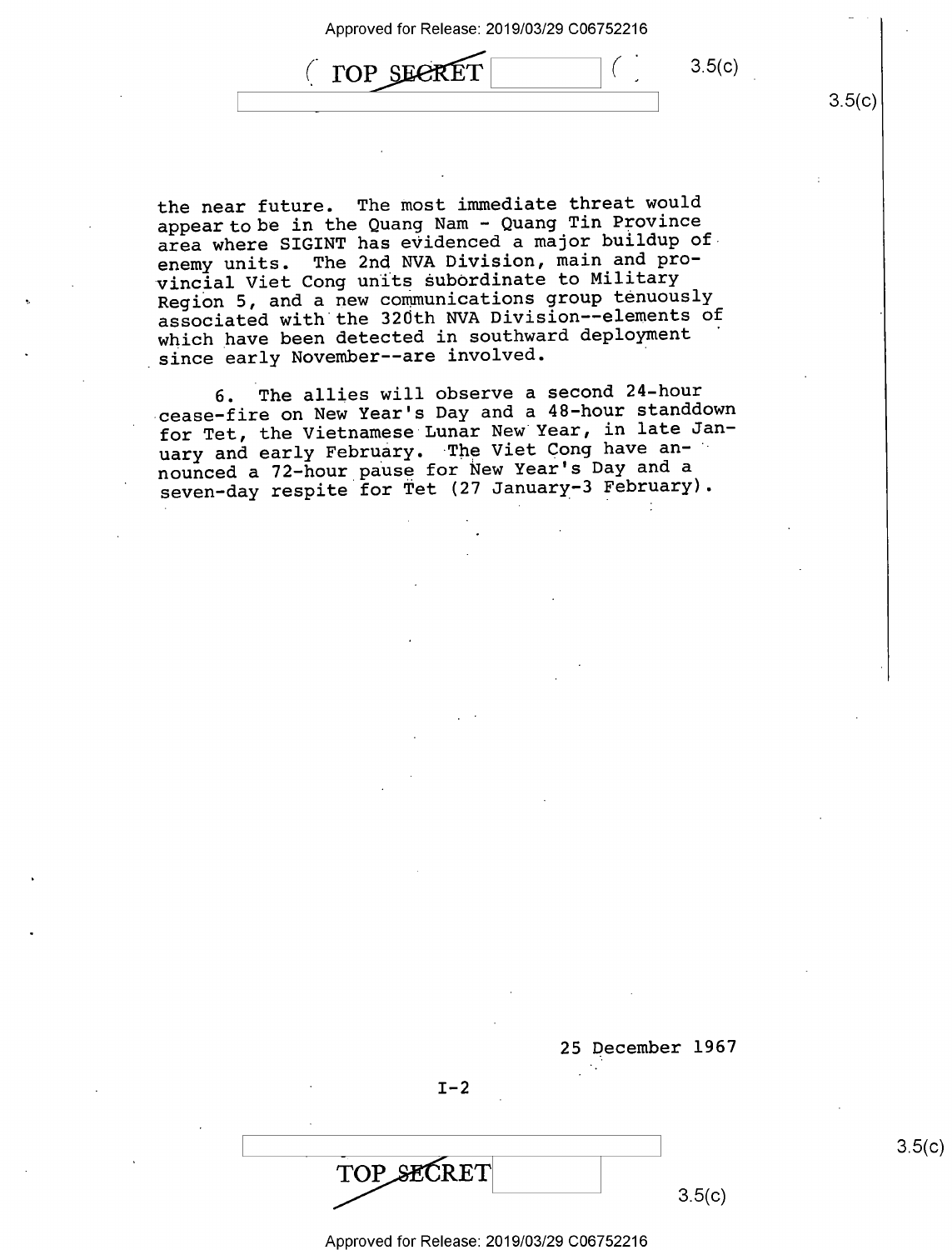၁.၁(C*)* 

# TOP SECRET  $\overline{\phantom{a}}$  , and the set of the set of the set of the set of the set of the set of the set of the set of the set of the set of the set of the set of the set of the set of the set of the set of the set of the set of the s

## II. POLITICAL' DEVELOPMENTS IN SOUTH VIETNAM

l. Saigon politicians are continuing to grumble about the lackluster performance of the Thieu govern- ment.

2. Their major complaint is that President Thieu has failed to provide the kind of dynamic leadership needed to break the inertia which has gripped the government since it was installed two months ago. One high-ranking government official asserts that Thieu has been delinquent in not establishing a close working relationship with Prime Minister Loc, whose politi- cal inexperience and retiring personality has proved ' to be a major liability.

3. The leadership vacuum has affected the per-<br>formance of ministries in the executive branch. Al-<br>though some progress has been made in clearing the<br>decks for implementing new programs and carrying out<br>added responsibilit

4. Thieu's inability to exert strong leadership<br>has also contributed to the problems which the National<br>Assembly has encountered in getting organized. A num-<br>her of deputies have commented that the work of the<br>legislature,

5. Vice President Ky, meanwhile, is taking pains<br>to steer clear of the government and its problems.<br>According to one of his followers, Ky is turning aside<br>complaints about Thieu's performance with assertions<br>that Thieu and

25 December 1967

 $II-1$ 

TOP SECRET

 $3.5(c)$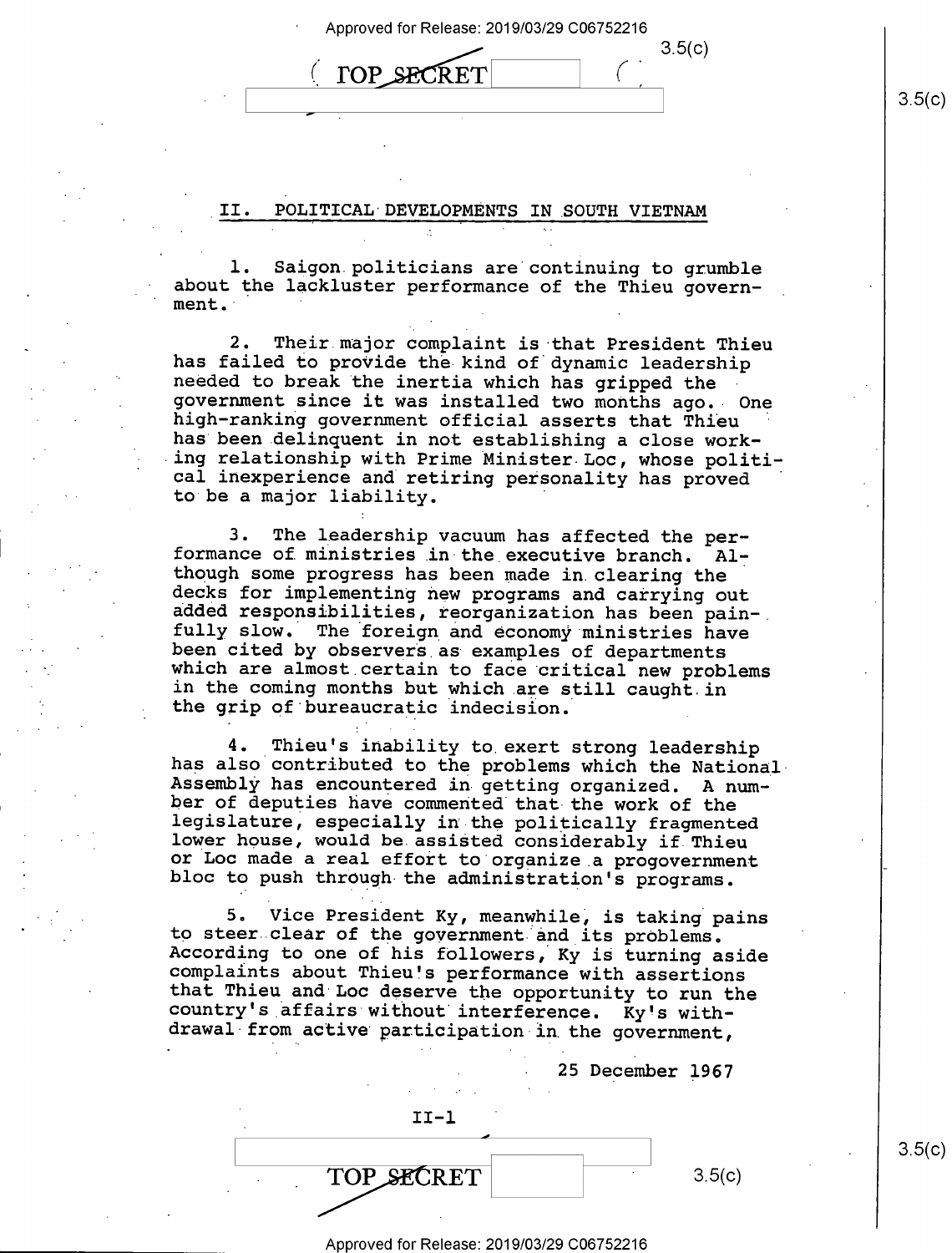| $T\cap$ | -<br>, |  |
|---------|--------|--|
|         |        |  |

however, has given rise to speculation that he is<br>only biding his time until he can play a more prominent<br>role.

6. Thieu appears to be taking a relaxed attitude<br>toward the mounting criticism of his government. He<br>recently told a civilian adviser that he appreciated<br>the need for more forceful leadership and that he was<br>disappointed i

#### Strike Activity

7. The strikes by Vietnamese workers against<br>Pan American and Air America airlines are continuing.<br>According to a labor minister conciliator, negotiations<br>between the companies and the workers have been ex-<br>acchated by man

|                                                         | 25 December 1967 |     |
|---------------------------------------------------------|------------------|-----|
| . .<br>$II-2$                                           |                  |     |
| $\cdot$<br>TOP<br>$\mathop{\mathrm{TR}}$ ET<br>$\Omega$ | 3.5(c)           | - - |

Approved for Release: 2019/03/29 C06752216

 $3.5(c)$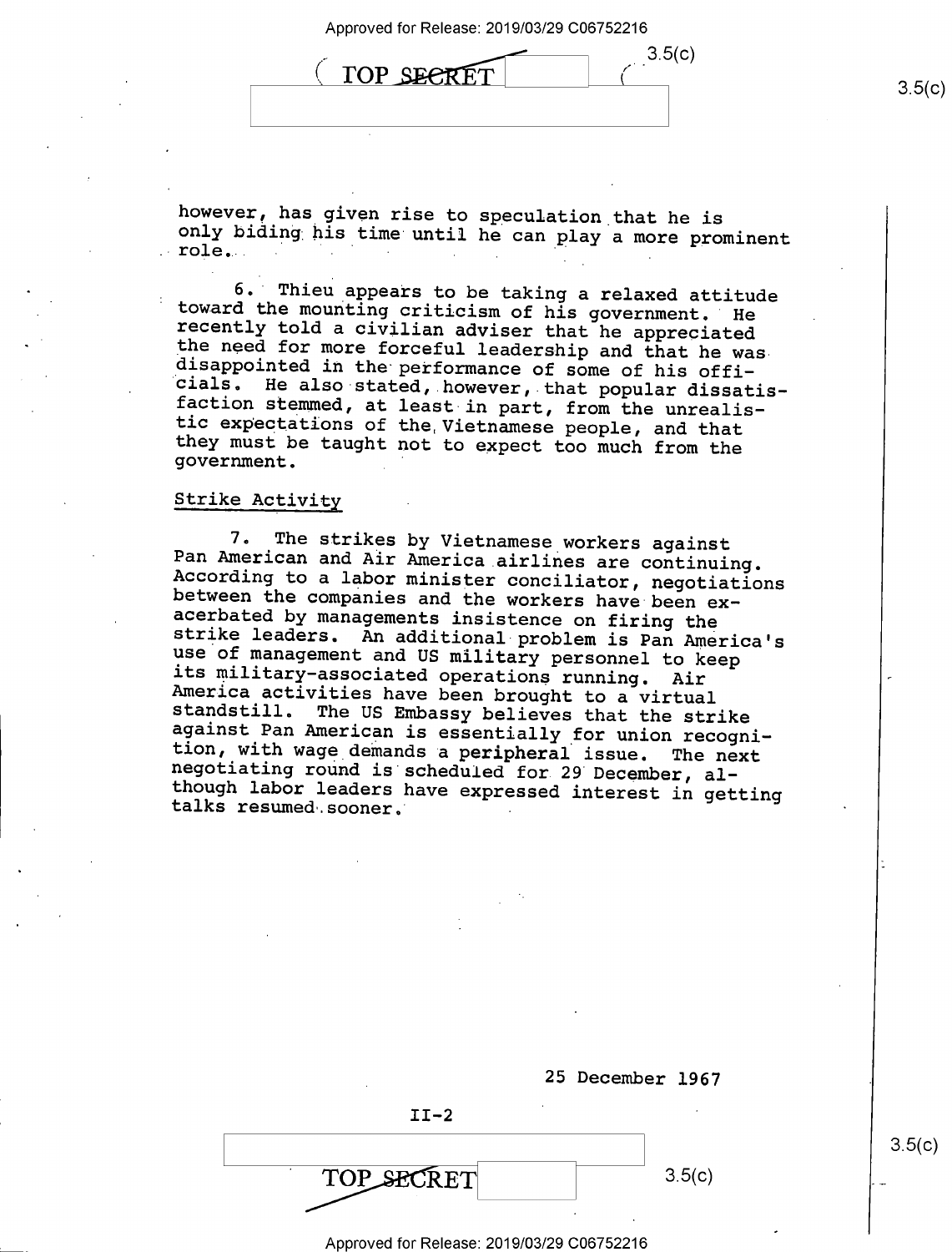

Approved for Release: 2019/03/29 C06752216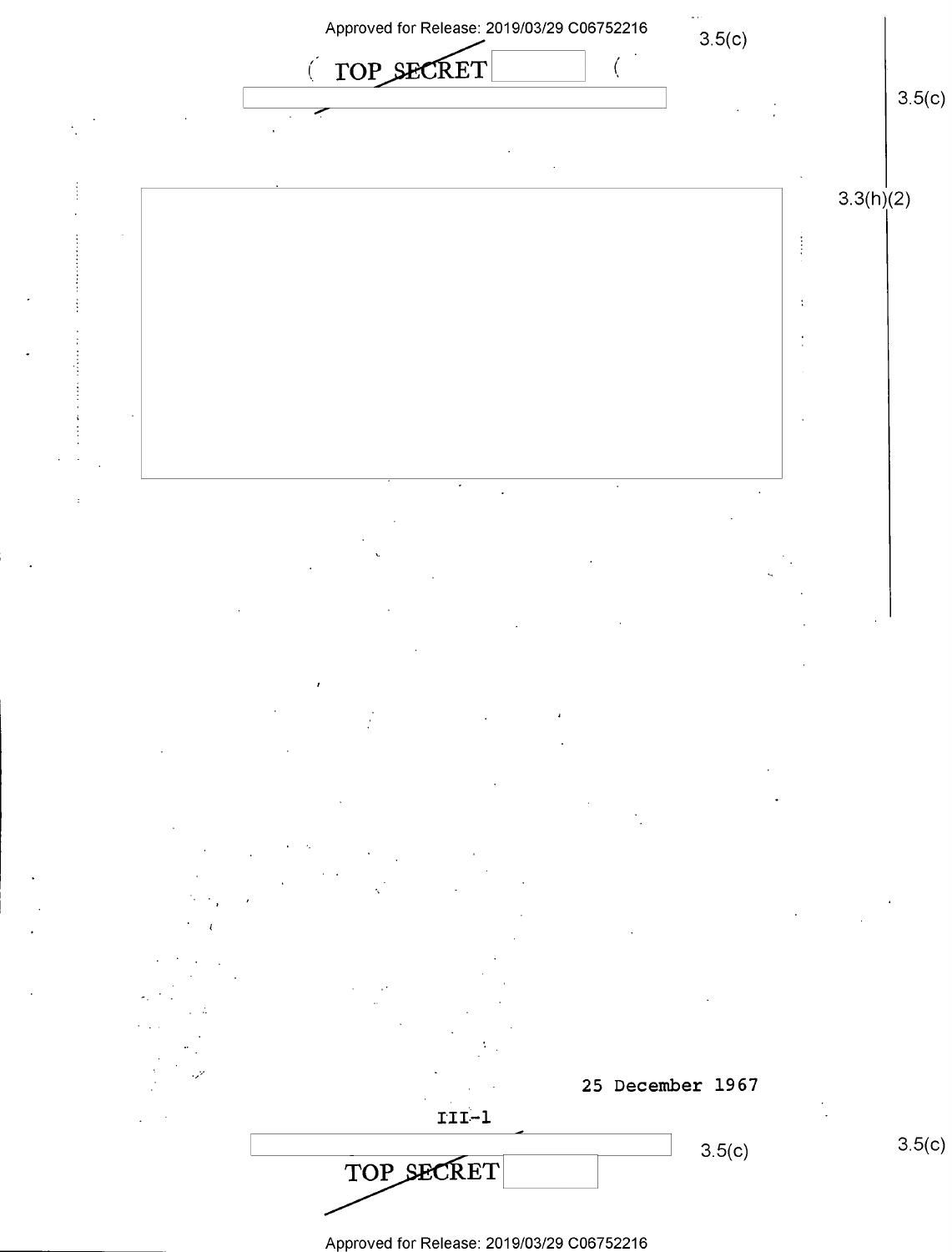|           | Approved for Release: 2019/03/29 C06752216                                                                                                                                                              |        |
|-----------|---------------------------------------------------------------------------------------------------------------------------------------------------------------------------------------------------------|--------|
|           | 3.5(c)<br><b>OP-SECRET</b>                                                                                                                                                                              |        |
|           |                                                                                                                                                                                                         | 3.5(c) |
|           |                                                                                                                                                                                                         |        |
|           |                                                                                                                                                                                                         |        |
|           |                                                                                                                                                                                                         |        |
|           | OTHER COMMUNIST MILITARY DEVELOPMENTS<br>IV.<br>3.3(h)(2)                                                                                                                                               |        |
|           |                                                                                                                                                                                                         |        |
|           | 3.3(h)(2)<br>radar, $\sqrt{ }$<br>Signals from<br>have been                                                                                                                                             |        |
|           | intercepted six times since 20 November in an area<br>northwest of Haiphong. The actual number of                                                                                                       |        |
|           | radars in North Vietnam is not known.<br>3.3(h)(2)                                                                                                                                                      |        |
|           | an early warning radar<br>$-2$ . The<br>3.3(h)(2)<br>provides                                                                                                                                           |        |
|           | ground control intercept information. The relocation<br>of a tactical air control outstation to the Haiphong -                                                                                          |        |
|           | Cat Bi area in mid-November<br>3.3(h)(2)<br>suggests that                                                                                                                                               |        |
|           | in a<br>the North Vietnamese are<br>3.3(h)(2)<br>ground control intercept role.                                                                                                                         |        |
| 3.3(h)(2) | have been added<br>3.<br>3.3(h)(2)<br>along the North Vietnamese                                                                                                                                        |        |
|           | border since mid-November.                                                                                                                                                                              |        |
|           | along the Vietnamese and<br>$3.3(h)(2)$<br>3.3(n)(2)<br>Laotian borders, providing early warning coverage<br>of almost all of North Vietnam, the Gulf of Tonkin,<br>southwest China, and parts of Laos. |        |
|           |                                                                                                                                                                                                         |        |
|           |                                                                                                                                                                                                         |        |
|           |                                                                                                                                                                                                         |        |
|           |                                                                                                                                                                                                         |        |
|           |                                                                                                                                                                                                         |        |
|           |                                                                                                                                                                                                         |        |
|           |                                                                                                                                                                                                         |        |
|           |                                                                                                                                                                                                         |        |
|           |                                                                                                                                                                                                         |        |
|           |                                                                                                                                                                                                         |        |
|           | 25 December 1967                                                                                                                                                                                        |        |
|           | $IV-1$                                                                                                                                                                                                  |        |
|           |                                                                                                                                                                                                         | 3.5(c) |
|           | <b>TOP SEC</b><br>TR ET<br>3.5(c)                                                                                                                                                                       |        |
|           |                                                                                                                                                                                                         |        |

 $\frac{1}{\sqrt{2}}$ 

Approved for Release: 2019/03/29 C06752216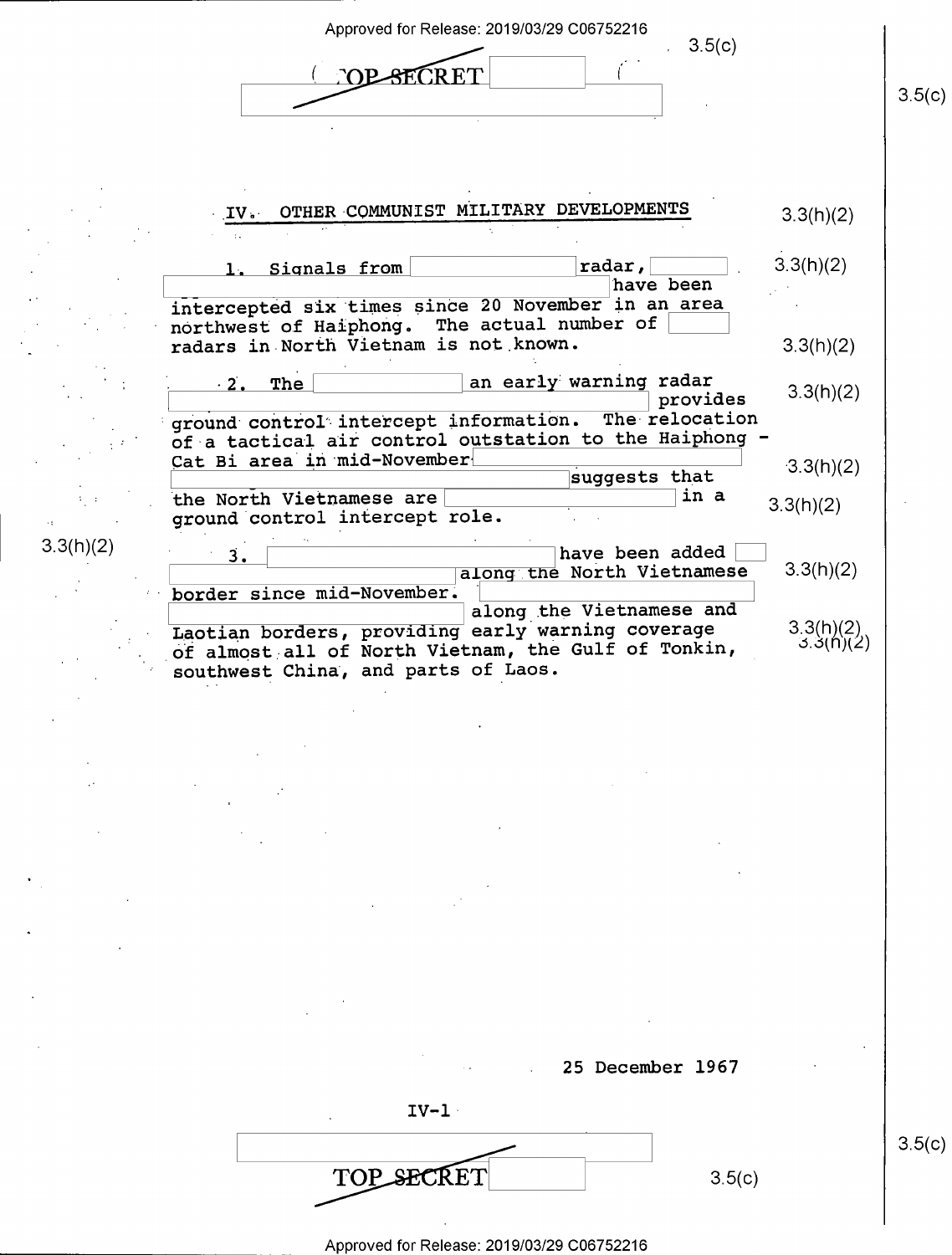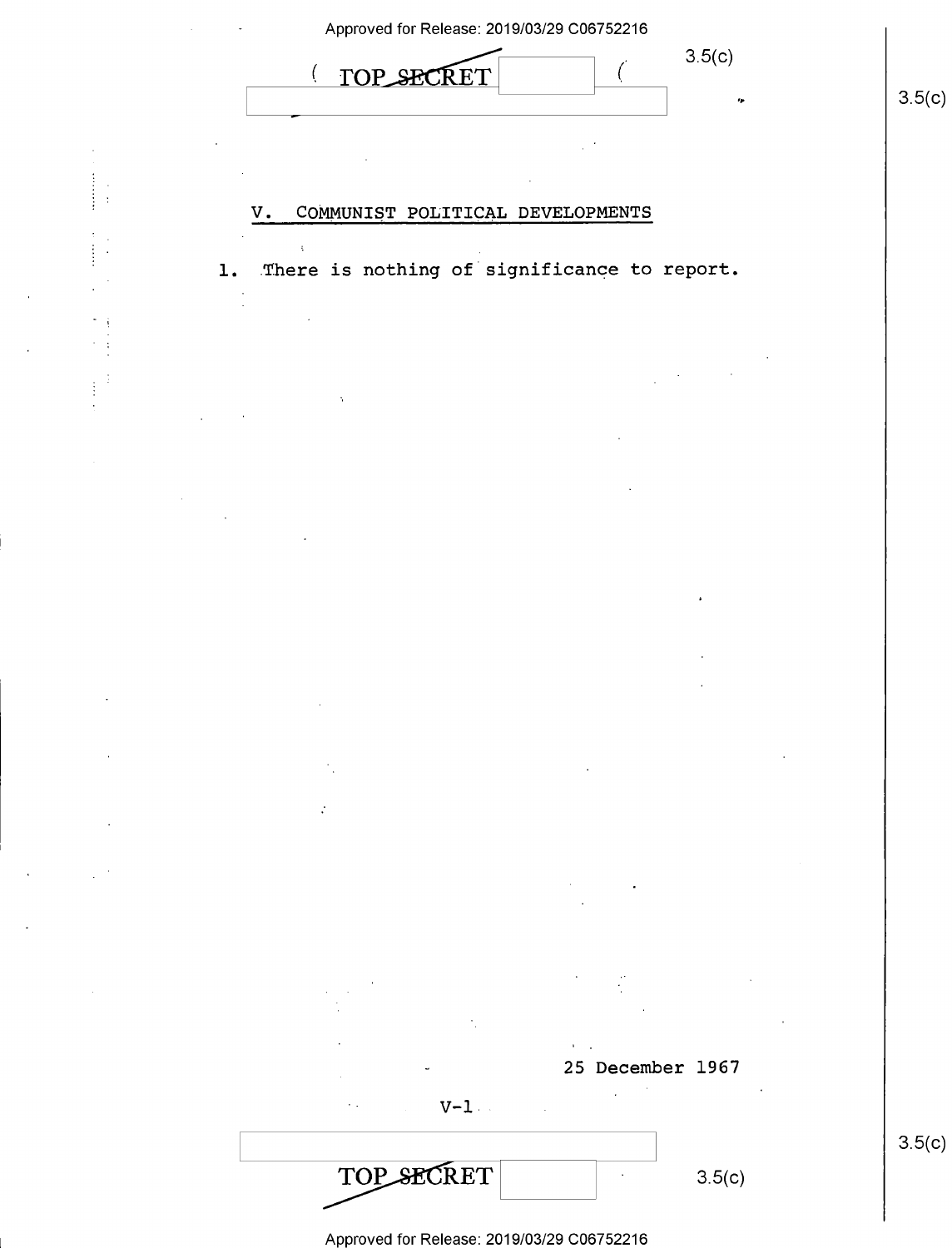| $\sim$ 3.5(c)<br>$\mathcal{T}\mathtt{RET}$<br>$\Gamma$ OP<br>3.5(c)<br>VI.<br>OTHER MAJOR DEVELOPMENTS<br>1.<br>the motorable portion of Laotian Route 110 has been<br>extended eastward across the northeast extremity of<br>Cambodia and about one mile into South Vietnam.<br>2. The new construction is visible to within<br>four miles of SVN Route 512 which hooks up with SVN<br>Route 14 in the Dak To region of the central highlands.<br>The Communists already have access to this area via<br>foot trails and the motorable route will aid in supply<br>movements. A second two-mile southerly extension of<br>Route 110 into Cambodia is also under construction,<br>but there are no motorable Cambodian roads in the<br>area and this construction is probably to aid in moving<br>supplies to the adjacent regions of South Vietnam.<br>3.3(h)(2)<br>3.<br>the Cambodian Tonle Kong<br>and a small section of Route 97 along the Laotian<br>border are being used to send supplies--mainly rice--<br>into Laos. At least 15 tons per day are estimated<br>to have reached Communist forces in Laos and South<br>Vietnam, largely via these routes, during the 1966-67<br>dry season.<br>$\mathbf{V}_{\text{max}}$<br>25 December 1967<br>$VI-1$<br>3.5(c)<br>3.5(c)<br><b>TOL STOKET</b> | Approved for Release: 2019/03/29 C06752216 |           |
|----------------------------------------------------------------------------------------------------------------------------------------------------------------------------------------------------------------------------------------------------------------------------------------------------------------------------------------------------------------------------------------------------------------------------------------------------------------------------------------------------------------------------------------------------------------------------------------------------------------------------------------------------------------------------------------------------------------------------------------------------------------------------------------------------------------------------------------------------------------------------------------------------------------------------------------------------------------------------------------------------------------------------------------------------------------------------------------------------------------------------------------------------------------------------------------------------------------------------------------------------------------------------------------------------------|--------------------------------------------|-----------|
|                                                                                                                                                                                                                                                                                                                                                                                                                                                                                                                                                                                                                                                                                                                                                                                                                                                                                                                                                                                                                                                                                                                                                                                                                                                                                                          |                                            |           |
|                                                                                                                                                                                                                                                                                                                                                                                                                                                                                                                                                                                                                                                                                                                                                                                                                                                                                                                                                                                                                                                                                                                                                                                                                                                                                                          |                                            |           |
|                                                                                                                                                                                                                                                                                                                                                                                                                                                                                                                                                                                                                                                                                                                                                                                                                                                                                                                                                                                                                                                                                                                                                                                                                                                                                                          |                                            |           |
|                                                                                                                                                                                                                                                                                                                                                                                                                                                                                                                                                                                                                                                                                                                                                                                                                                                                                                                                                                                                                                                                                                                                                                                                                                                                                                          |                                            |           |
|                                                                                                                                                                                                                                                                                                                                                                                                                                                                                                                                                                                                                                                                                                                                                                                                                                                                                                                                                                                                                                                                                                                                                                                                                                                                                                          |                                            | 3.3(h)(2) |
|                                                                                                                                                                                                                                                                                                                                                                                                                                                                                                                                                                                                                                                                                                                                                                                                                                                                                                                                                                                                                                                                                                                                                                                                                                                                                                          |                                            | 3.3(h)(2) |
|                                                                                                                                                                                                                                                                                                                                                                                                                                                                                                                                                                                                                                                                                                                                                                                                                                                                                                                                                                                                                                                                                                                                                                                                                                                                                                          |                                            |           |
|                                                                                                                                                                                                                                                                                                                                                                                                                                                                                                                                                                                                                                                                                                                                                                                                                                                                                                                                                                                                                                                                                                                                                                                                                                                                                                          |                                            |           |
|                                                                                                                                                                                                                                                                                                                                                                                                                                                                                                                                                                                                                                                                                                                                                                                                                                                                                                                                                                                                                                                                                                                                                                                                                                                                                                          |                                            |           |
|                                                                                                                                                                                                                                                                                                                                                                                                                                                                                                                                                                                                                                                                                                                                                                                                                                                                                                                                                                                                                                                                                                                                                                                                                                                                                                          |                                            |           |
|                                                                                                                                                                                                                                                                                                                                                                                                                                                                                                                                                                                                                                                                                                                                                                                                                                                                                                                                                                                                                                                                                                                                                                                                                                                                                                          |                                            |           |
|                                                                                                                                                                                                                                                                                                                                                                                                                                                                                                                                                                                                                                                                                                                                                                                                                                                                                                                                                                                                                                                                                                                                                                                                                                                                                                          |                                            |           |
|                                                                                                                                                                                                                                                                                                                                                                                                                                                                                                                                                                                                                                                                                                                                                                                                                                                                                                                                                                                                                                                                                                                                                                                                                                                                                                          |                                            |           |
|                                                                                                                                                                                                                                                                                                                                                                                                                                                                                                                                                                                                                                                                                                                                                                                                                                                                                                                                                                                                                                                                                                                                                                                                                                                                                                          |                                            |           |
| Approved for Release: 2019/03/29 C06752216                                                                                                                                                                                                                                                                                                                                                                                                                                                                                                                                                                                                                                                                                                                                                                                                                                                                                                                                                                                                                                                                                                                                                                                                                                                               |                                            |           |

 $\sim 10$ 

 $\sim$   $\sim$ 

 $\sim 10^{11}$ 

 $\sim$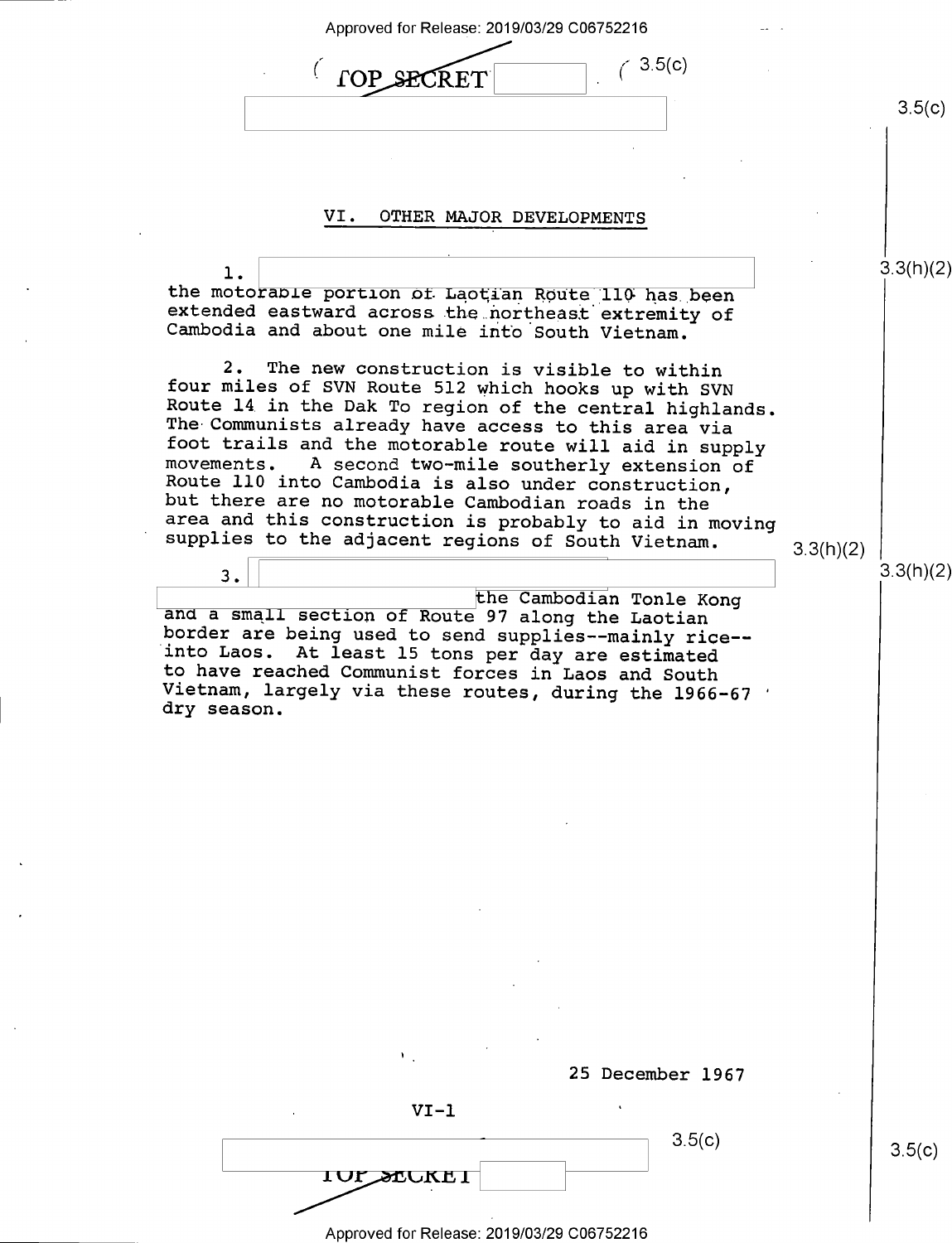

**Top Secret** 

 $\binom{6}{1}$ 

 $\ddot{\dagger}$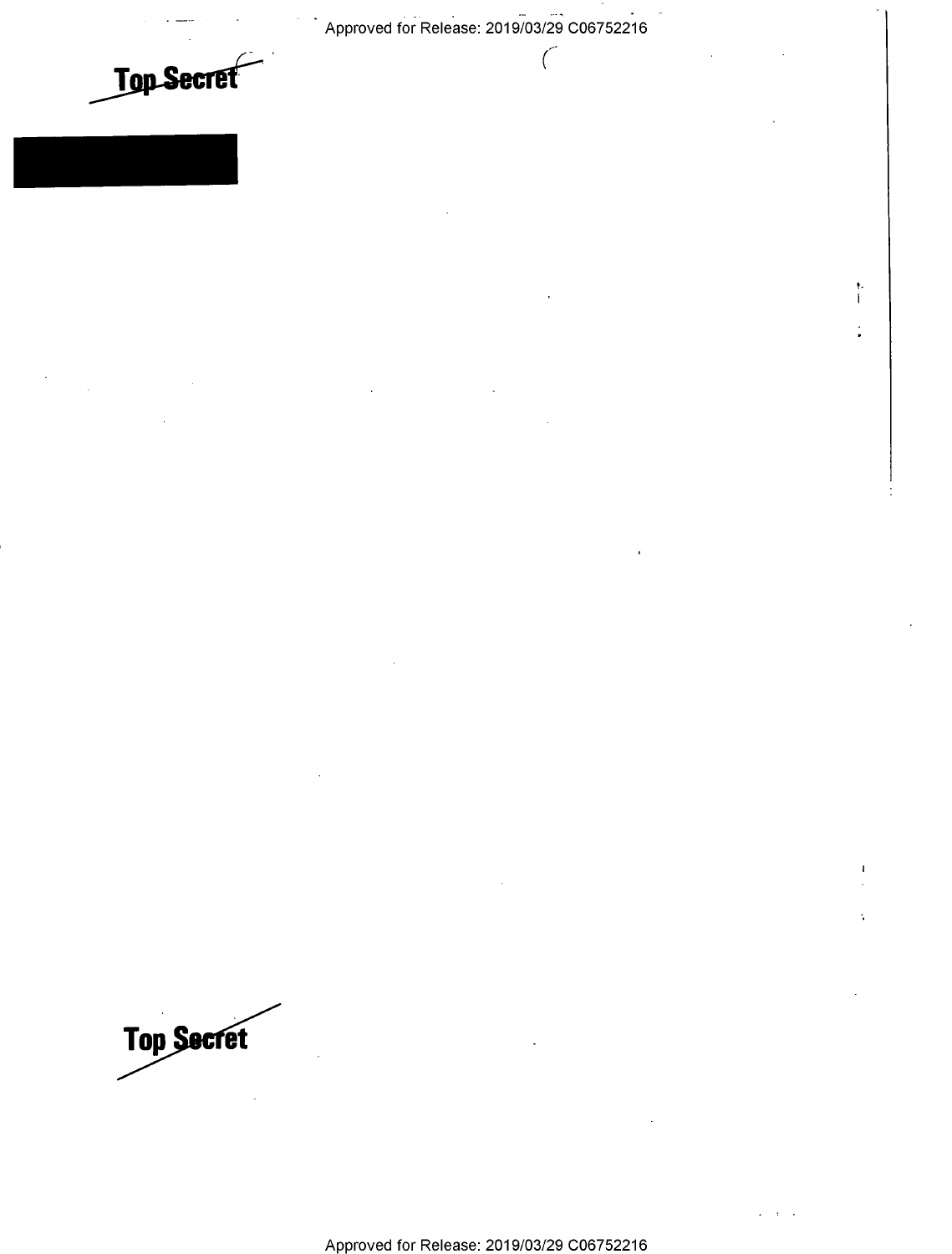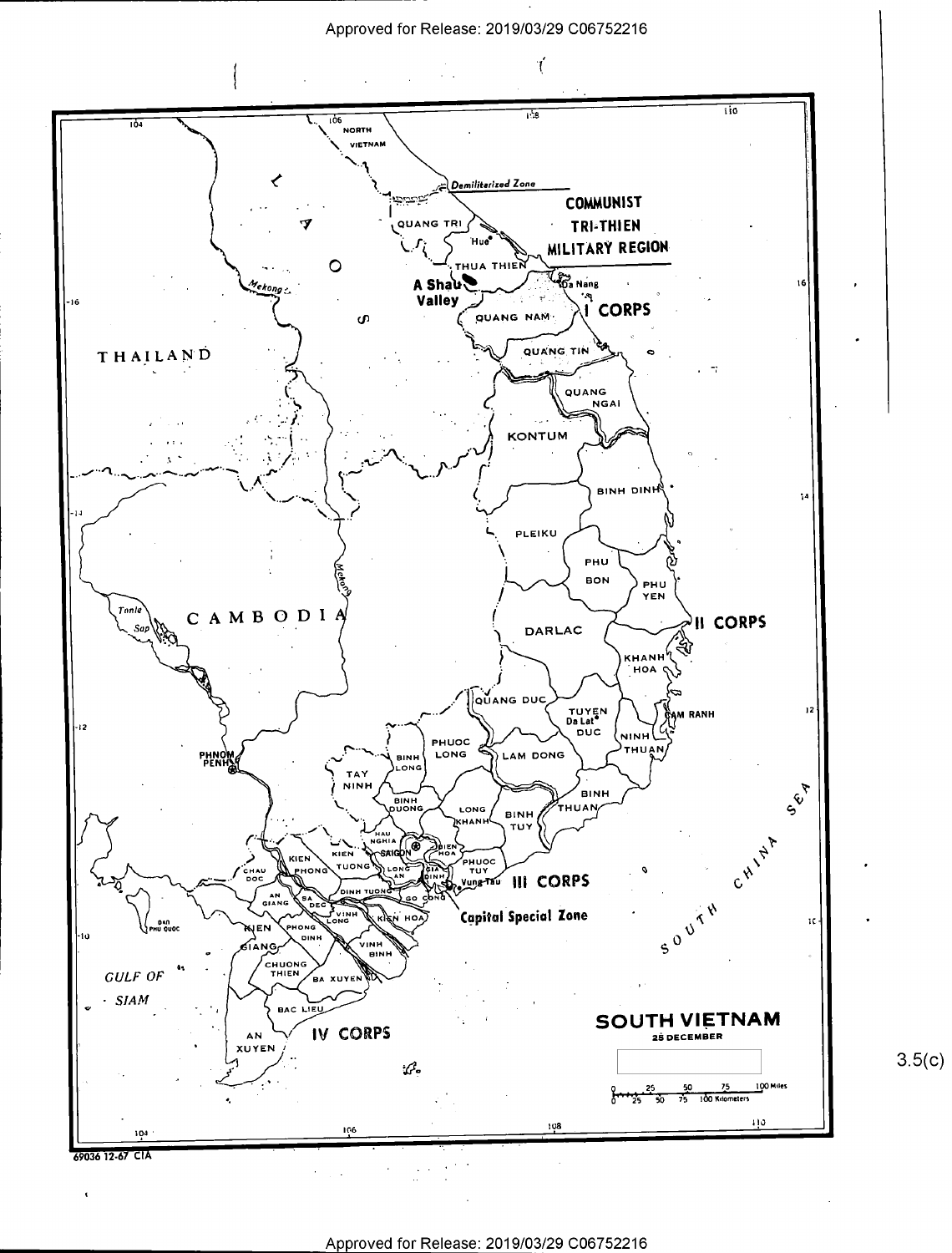r -  $\Gamma$  -  $\Gamma$  -  $\Gamma$  -  $\Gamma$  -  $\Gamma$  -  $\Gamma$  -  $\Gamma$  -  $\Gamma$  -  $\Gamma$  -  $\Gamma$  -  $\Gamma$  -  $\Gamma$  -  $\Gamma$  -  $\Gamma$  -  $\Gamma$  -  $\Gamma$  -  $\Gamma$  -  $\Gamma$  -  $\Gamma$  -  $\Gamma$  -  $\Gamma$  -  $\Gamma$  -  $\Gamma$  -  $\Gamma$  -  $\Gamma$  -  $\Gamma$  -  $\Gamma$  -  $\Gamma$  -  $\Gamma$  -  $\Gamma$  -  $\Gamma$  -

 $3.3(h)(2)$ 

 $\frac{1}{2}$ 

 $\label{eq:2.1} \mathcal{L}(\mathcal{L}^{\text{max}}_{\mathcal{L}}(\mathcal{L}^{\text{max}}_{\mathcal{L}}),\mathcal{L}^{\text{max}}_{\mathcal{L}^{\text{max}}_{\mathcal{L}}})$